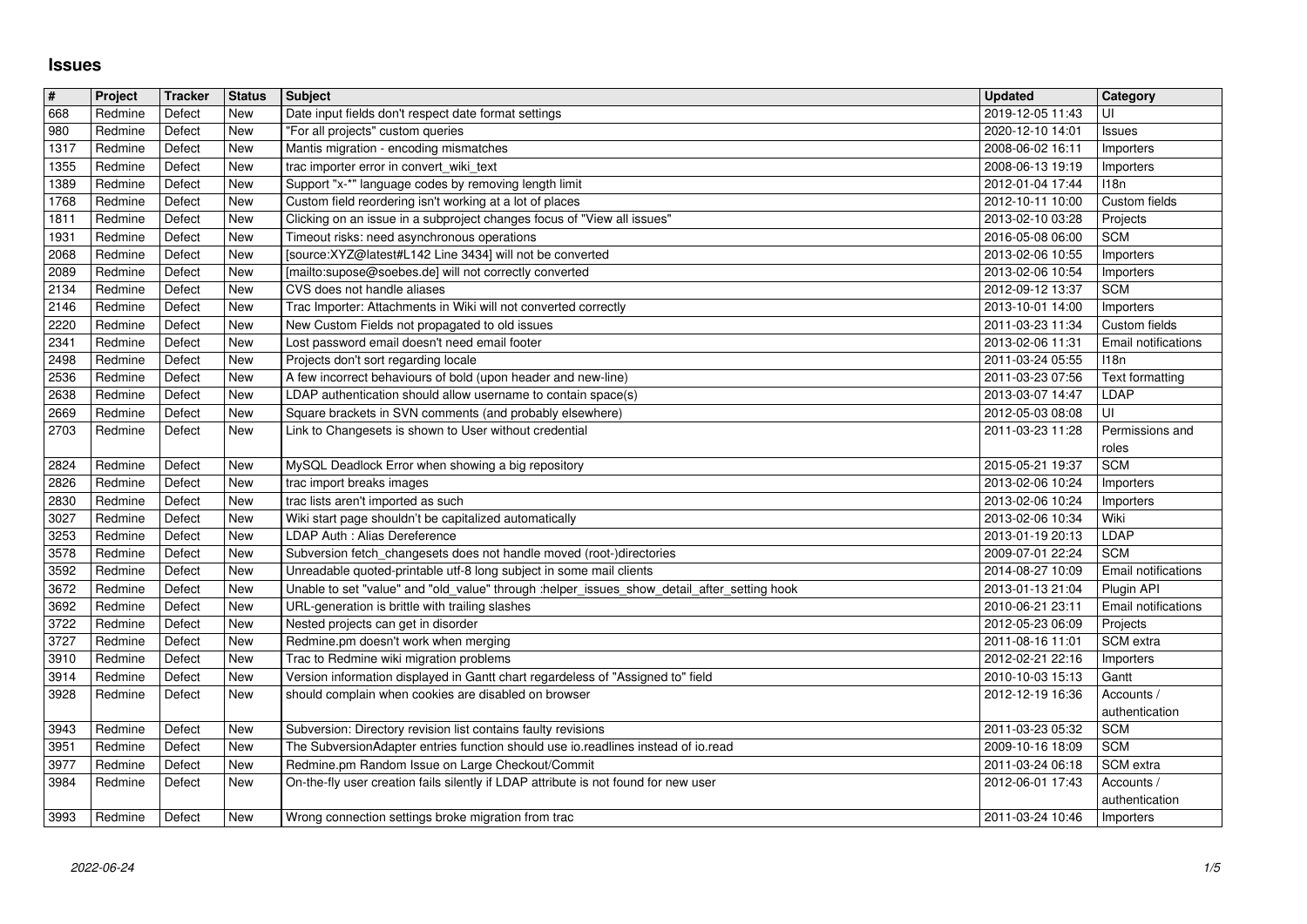| $\overline{\mathbf{H}}$<br>4043 | Project<br>Redmine | Tracker<br>Defect | <b>Status</b><br><b>New</b> | <b>Subject</b><br>username/password fields get autocompleted                                                                                                           | <b>Updated</b><br>2015-12-13 13:39   | Category<br>UI                   |
|---------------------------------|--------------------|-------------------|-----------------------------|------------------------------------------------------------------------------------------------------------------------------------------------------------------------|--------------------------------------|----------------------------------|
| 4141                            | Redmine            | Defect            | New                         | Attachments added in a comment via email are not displayed in the ticket history                                                                                       | 2009-11-28 13:16                     | Email receiving                  |
| 4257<br>4283                    | Redmine<br>Redmine | Defect<br>Defect  | New<br>New                  | Broken support for Principal plugins<br>LDAP attributes should be read as user                                                                                         | 2013-01-13 21:04<br>2013-01-14 11:19 | Plugin API<br>LDAP               |
| 4340                            | Redmine            | Defect            | New                         | migrate_from_trac can't find table "component"                                                                                                                         | 2010-07-16 14:21                     | Importers                        |
| 4448<br>4472                    | Redmine<br>Redmine | Defect<br>Defect  | <b>New</b><br>New           | Subversion password cleanly visible in the process list and some logs<br>Escape <code> tag</code>                                                                      | 2009-12-26 17:16<br>2017-04-20 11:57 | <b>SCM</b><br>Text formatting    |
| 4483                            | Redmine            | Defect            | New                         | LDAP authentication with Redmine doesn't return an error when credentials used to bind to LDAP are incorrect                                                           | 2020-11-24 06:18                     | LDAP                             |
| 4538                            | Redmine            | Defect            | New                         | .htaccess redirect rules not working when multiple CGI/FastCGI modules enabled                                                                                         | 2011-09-17 13:06                     | Permissions and<br>roles         |
| 4544                            | Redmine            | Defect            | <b>New</b>                  | Wiki exported HTML has different CSS formatting to the original                                                                                                        | 2016-03-31 12:03                     | Wiki                             |
| 4588<br>4648                    | Redmine<br>Redmine | Defect<br>Defect  | <b>New</b><br>New           | In status form of version view, link to issues results limited.<br>Using repository comments to change issue status conflicts with workflow                            | 2010-01-15 02:11<br>2012-05-03 08:02 | <b>SCM</b>                       |
| 4657                            | Redmine            | Defect            | New                         | Wrong timestamp for import of entries of the last ChangeSet.                                                                                                           | 2011-03-03 09:14                     | <b>SCM</b>                       |
| 4725<br>4731                    | Redmine<br>Redmine | Defect<br>Defect  | <b>New</b><br>New           | Error displaying Project's Settings when repository configured<br>If I click the Update link too soon the update form is shown without the issue                       | 2011-10-12 14:33<br>2013-02-06 09:08 | <b>SCM</b><br>Issues             |
| 4766                            | Redmine            | Defect            | New                         | Bad PDF files and SQL queries generated under certain locales                                                                                                          | 2011-03-23 06:48                     | PDF export                       |
| 4825                            | Redmine            | Defect            | New                         | Several related bugs relating to registration, sign in and account preferences.                                                                                        | 2011-06-27 15:41                     | Accounts /<br>authentication     |
| 4956                            | Redmine            | Defect            | New                         | Proejct Settings submenu disappearing when viewing another controller                                                                                                  | 2010-03-04 06:33                     | UI                               |
| 4994<br>5016                    | Redmine<br>Redmine | Defect<br>Defect  | New<br><b>New</b>           | Issue global custom fields should be available in filters only for their trackers<br>link_to_if_authorized does not display an authorized linke if passing a named url | 2010-03-08 07:34<br>2011-03-16 20:14 | Custom fields<br>UI              |
| 5020                            | Redmine            | Defect            | <b>New</b>                  | Advanced Subversion Integration Howto is confusing                                                                                                                     | 2010-03-09 20:41                     | Documentation                    |
| 5053<br>5070                    | Redmine<br>Redmine | Defect<br>Defect  | <b>New</b><br><b>New</b>    | Project deletion thinks 2 projects are related<br>Redmine.pm does not allow Administrators to access svn repositories                                                  | 2011-08-31 09:00<br>2012-05-09 14:21 | Projects<br>SCM extra            |
| 5071                            | Redmine            | Defect            | <b>New</b>                  | Redmine.pm, setting RedmineCacheCredsMax option causes Apache 2.2.14 to exit on startup                                                                                | 2011-03-24 08:00                     | SCM extra                        |
| 5118                            | Redmine            | Defect            | New                         | "Follow"ing issues not updated on preceding issue change                                                                                                               | 2010-03-18 15:33                     | <b>Issues</b>                    |
| 5124<br>5139                    | Redmine<br>Redmine | Defect<br>Defect  | New<br>New                  | Errors in formatting of texts 2.<br>Default issue display cannot be changed by setting display options                                                                 | 2012-06-10 22:42<br>2011-03-23 21:11 | Text formatting<br><b>Issues</b> |
| 5230                            | Redmine            | Defect            | New                         | Invalid form authenticity token.                                                                                                                                       | 2016-10-25 14:32                     | Accounts /                       |
| 5236                            | Redmine            | Defect            | <b>New</b>                  | Can't browse SVN of private project w/o giving a login and pass in settings                                                                                            | 2017-06-28 17:56                     | authentication<br><b>SCM</b>     |
| 5273                            | Redmine            | Defect            | <b>New</b>                  | Unable to configure PluginSimpleCI plugin - custom fields list is empty                                                                                                | 2010-04-08 16:58                     |                                  |
| 5334<br>5357                    | Redmine<br>Redmine | Defect<br>Defect  | <b>New</b><br>New           | MailHandler not processing incoming emails - Unprocessable Entity<br>Git: SCM revisions ordered by date/time (should be reverse commit order)                          | 2011-04-14 16:39<br>2011-08-26 04:23 | Email receiving<br><b>SCM</b>    |
| 5362                            | Redmine            | Defect            | New                         | Export Issue-List to Pdf with Custom Field does not wrap                                                                                                               | 2012-01-13 20:00                     | PDF export                       |
| 5384<br>5398                    | Redmine<br>Redmine | Defect<br>Defect  | New<br>New                  | Subtickets not showing properly in issue list<br>Can not reschedule the start date of following issues at once                                                         | 2015-02-03 03:53<br>2011-02-18 13:35 | <b>Issues</b><br>Issues planning |
| 5400                            | Redmine            | Defect            | New                         | Incoming Mails bounce with "permission denied. Command output: warning: peer certificate "                                                                             | 2013-09-26 10:11                     | Email receiving                  |
| 5513<br>5545                    | Redmine<br>Redmine | Defect<br>Defect  | New<br>New                  | The length of Name filed in add new category does not match max length<br>Active Directory user account with a password {space} failed LDAP authentication             | 2016-02-07 08:38<br>2010-09-01 08:52 | UI<br>LDAP                       |
| 5546                            | Redmine            | Defect            | New                         | Password match check in use when changing to Idap<br>Changing System Time Zone Causes Issue Updates to Change Order                                                    | 2010-05-18 13:20                     | LDAP                             |
|                                 | 2022-06-24         |                   |                             |                                                                                                                                                                        |                                      |                                  |
|                                 |                    |                   |                             |                                                                                                                                                                        |                                      |                                  |
|                                 |                    |                   |                             |                                                                                                                                                                        |                                      |                                  |
|                                 |                    |                   |                             |                                                                                                                                                                        |                                      |                                  |
|                                 |                    |                   |                             |                                                                                                                                                                        |                                      |                                  |
|                                 |                    |                   |                             |                                                                                                                                                                        |                                      |                                  |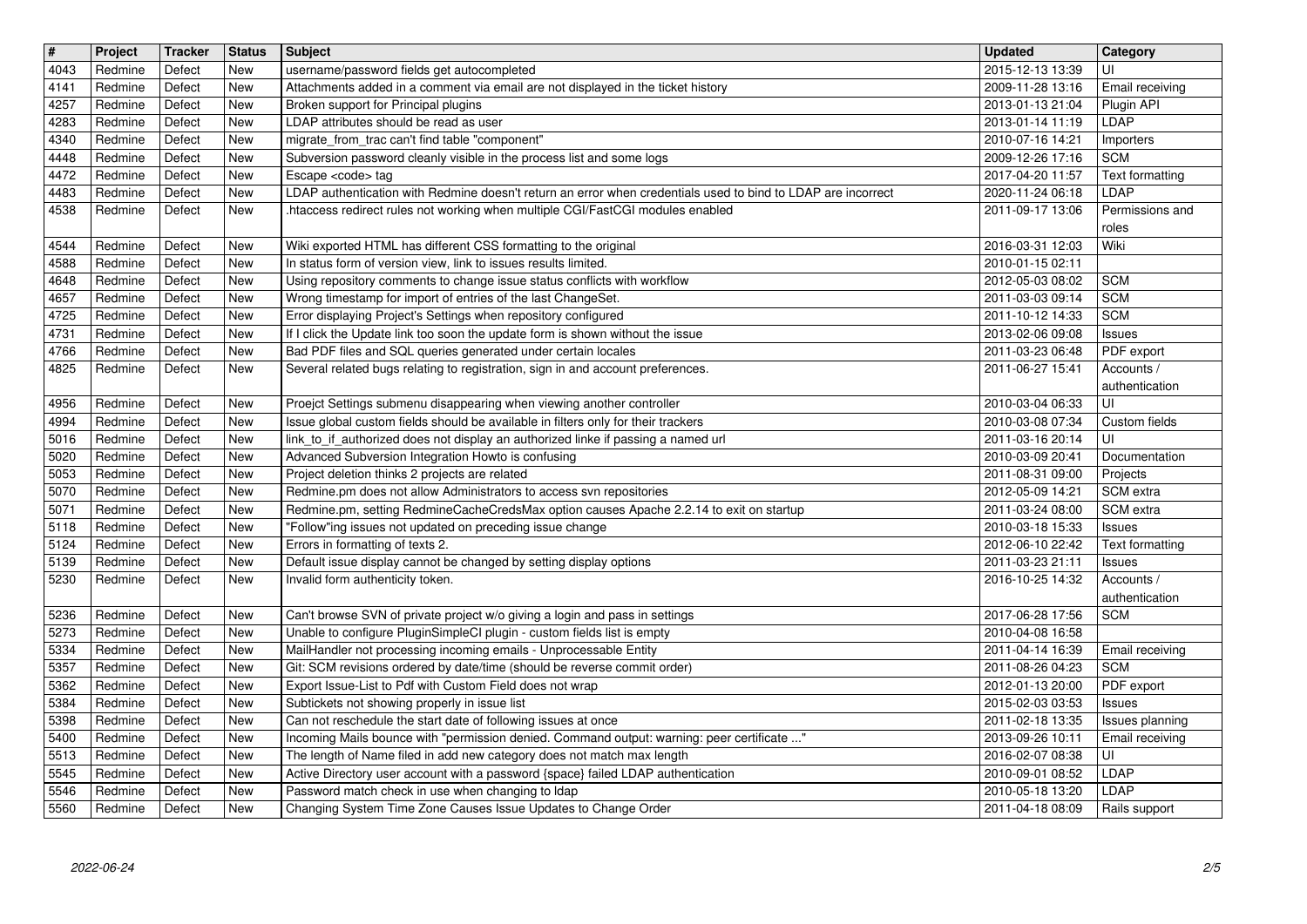| $\overline{\mathbf{H}}$ | Project            | Tracker          | <b>Status</b>            | Subject<br>Closing when marked as duplicate (also: closing model in general)                                                             | <b>Updated</b>                       | Category                             |
|-------------------------|--------------------|------------------|--------------------------|------------------------------------------------------------------------------------------------------------------------------------------|--------------------------------------|--------------------------------------|
| 5586<br>5587            | Redmine<br>Redmine | Defect<br>Defect | <b>New</b><br>New        | Custom fields 'required' not taking Tracker into account                                                                                 | 2014-04-17 00:05<br>2020-12-06 14:48 | Issues<br>Issues                     |
| 5650<br>5683            | Redmine<br>Redmine | Defect<br>Defect | New<br>New               | migrate_from_trac.rake<br>Project copy Lock wait timeout                                                                                 | 2011-03-24 09:03<br>2010-06-22 03:01 | Importers<br>Projects                |
| 5745                    | Redmine            | Defect           | New                      | Auto-set status when assigning issues via bulk-update                                                                                    | 2011-07-13 19:09                     | <b>Issues workflow</b>               |
| 5749<br>5826            | Redmine<br>Redmine | Defect<br>Defect | <b>New</b><br>New        | ETag on activity page ignores module, theme, project name changes<br>Issue copying projects                                              | 2010-08-09 21:06<br>2010-07-27 09:23 | UI<br>Administration                 |
| 5933                    | Redmine            | Defect           | <b>New</b>               | News don't appear in the parent project                                                                                                  | 2018-09-02 04:50                     | News                                 |
| 5942<br>5983            | Redmine<br>Redmine | Defect<br>Defect | <b>New</b><br>New        | Groups with a few thousand users gives issues in a few UIs and slow-downs on a few screens<br>Redmine.pm possible wrong HTTP responce    | 2011-03-24 03:07<br>2011-03-24 09:00 | Groups<br>SCM extra                  |
| 5994                    | Redmine            | Defect           | New                      | Creating new issue via email submission strips attached emails                                                                           | 2012-02-29 16:02                     | Email receiving                      |
| 6023<br>6069            | Redmine<br>Redmine | Defect<br>Defect | New<br><b>New</b>        | All members are displayed in issue summaries, even if they cannot be assigned<br>No Outgoing Mails when Customer creates Ticket via Mail | 2021-08-22 11:27<br>2013-03-06 01:51 | <b>Issues</b><br>Email notifications |
| 6070                    | Redmine            | Defect           | New                      | User doesn't see his own Tickets in Redmine when submitted by Mail                                                                       | 2010-08-06 23:01                     | Issues permissions                   |
| 6088                    | Redmine            | Defect           | <b>New</b>               | eMail in uncommon formats considered invalid                                                                                             | 2011-01-15 09:48                     | Accounts /<br>authentication         |
| 6089                    | Redmine            | Defect           | <b>New</b>               | Large uploads fails with Firefox                                                                                                         | 2014-08-08 20:22                     | Attachments                          |
| 6141<br>6149            | Redmine<br>Redmine | Defect<br>Defect | New<br>New               | No data to display in Documents<br>Links to wiki pages break when moving issues from one project to another                              | 2014-03-20 19:33<br>2010-08-17 16:44 | Documents                            |
| 6179                    | Redmine            | Defect           | <b>New</b>               | Required fields aren't denoted on the batch-edit forms                                                                                   | 2010-08-19 23:08                     | <b>Issues</b><br>UI                  |
| 6182<br>6254            | Redmine<br>Redmine | Defect<br>Defect | New<br><b>New</b>        | Localized decimal numbers<br>Remove 'invalid user' notification on password request with invalid e-mailadress                            | 2016-08-24 01:32<br>2017-02-22 02:39 | 118n<br>Accounts /                   |
|                         |                    |                  |                          |                                                                                                                                          |                                      | authentication                       |
| 6295<br>6301            | Redmine<br>Redmine | Defect<br>Defect | <b>New</b><br><b>New</b> | Some context menu actions in "View all issues" page redirect to issue's project                                                          | 2012-06-10 22:42<br>2010-09-05 23:37 | <b>Issues</b><br>UI                  |
| 6320                    | Redmine            | Defect           | <b>New</b>               | Unintuitive display of groups in project settings<br>Subtasks do not appear under parent task in Issues view                             | 2022-01-12 08:50                     | <b>Issues</b>                        |
| 6324                    | Redmine            | Defect           | New                      | requires_redmine_plugin should defer loading plugins if not all dependencies are met                                                     | 2018-11-06 08:34                     | Plugin API                           |
| 6334<br>6419            | Redmine<br>Redmine | Defect<br>Defect | New<br>New               | Unable to control the visibility of Versions in parent projects<br>%Done <= 99 filter not removing row for version that's 100% complete  | 2010-09-09 18:59<br>2010-10-25 16:59 | Roadmap<br>Gantt                     |
| 6433                    | Redmine            | Defect           | New                      | IMAP receiving does not create a new user                                                                                                | 2011-01-25 16:13                     | Email receiving                      |
| 6460<br>6468            | Redmine<br>Redmine | Defect<br>Defect | <b>New</b><br>New        | E-mail notification should be sent for subtasks updates<br>wrong update query in Issue model                                             | 2011-03-23 11:55<br>2010-10-11 12:39 | <b>Email notifications</b>           |
| 6551                    | Redmine            | Defect           | <b>New</b>               | Highlighting in search results is case sensitive for cyrillic pattern                                                                    | 2013-10-14 11:55                     | Search engine                        |
| 6577<br>6583            | Redmine<br>Redmine | Defect<br>Defect | <b>New</b><br>New        | Does not filter issuses with Russian subjects<br>Separate non-subURI Redmine instances on the same machine cannot be logged into at once | 2011-05-12 11:14<br>2010-10-06 03:37 | <b>Issues</b>                        |
| 6632                    | Redmine            | Defect           | New                      | Incomplete migration from Trac to Redmine                                                                                                | 2014-05-12 10:36                     | Importers                            |
| 6662<br>6667            | Redmine<br>Redmine | Defect<br>Defect | New<br>New               | JavaScript is not minified for production use<br>REST API call with POST/PUT                                                             | 2010-10-14 17:43<br>2012-02-21 07:15 | <b>REST API</b>                      |
| 6671                    | Redmine            | Defect           | New                      | In version detail page of a project that has sub-projects when you click on a category of a sub-project it opens a wrong page            | 2010-10-14 13:43                     |                                      |
| 6713<br>6725            | Redmine<br>Redmine | Defect<br>Defect | New<br>New               | Git: Not able to Resetting Redmine project respository<br>Acronyms don't work for Russian language                                       | 2011-07-10 17:22<br>2017-07-28 22:05 | <b>SCM</b><br>Text formatting        |
| 6749                    | Redmine            | Defect           | New                      | Manage is too broad for Issue Categories<br>Autolinking should not occur in link titles                                                  | 2010-10-28 01:12<br>2018-09-16 00:08 | Issues permissions                   |
|                         |                    |                  |                          |                                                                                                                                          |                                      |                                      |
|                         |                    |                  |                          |                                                                                                                                          |                                      |                                      |
|                         |                    |                  |                          |                                                                                                                                          |                                      |                                      |
|                         |                    |                  |                          |                                                                                                                                          |                                      |                                      |
|                         |                    |                  |                          |                                                                                                                                          |                                      |                                      |
|                         |                    |                  |                          |                                                                                                                                          |                                      |                                      |
|                         |                    |                  |                          |                                                                                                                                          |                                      |                                      |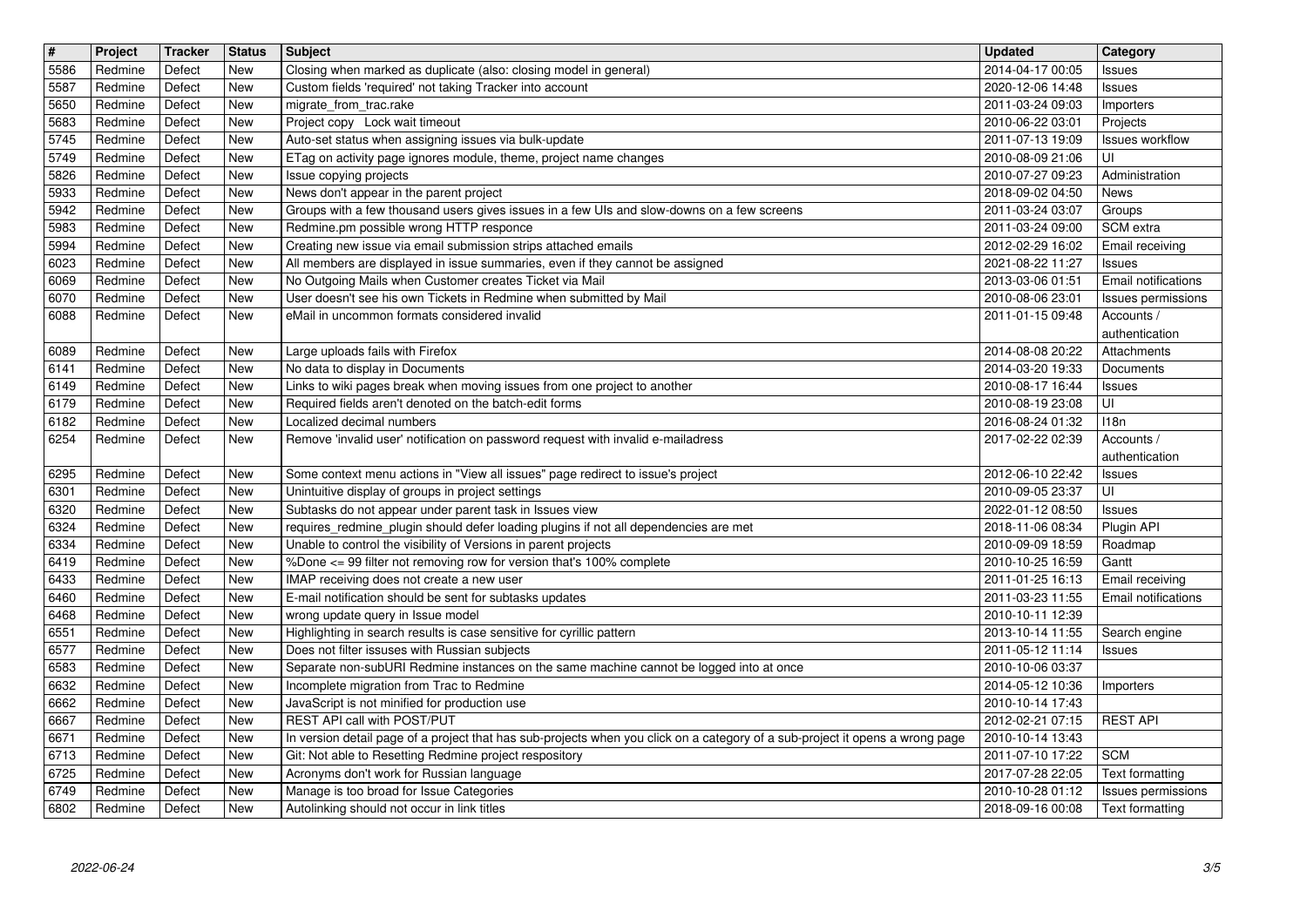| 6857<br>6878<br>6915<br>6917 |                    | Tracker          | <b>Status</b>            | <b>Subject</b>                                                                                                                                                             | <b>Updated</b>                       | <b>Category</b>                    |
|------------------------------|--------------------|------------------|--------------------------|----------------------------------------------------------------------------------------------------------------------------------------------------------------------------|--------------------------------------|------------------------------------|
|                              | Redmine<br>Redmine | Defect<br>Defect | New<br><b>New</b>        | git references leaking from subproject to project<br>Copy Project: Using Browser Navigation Corrupts Projects                                                              | 2013-11-27 14:56<br>2011-06-06 09:21 | <b>SCM</b><br>Projects             |
|                              | Redmine<br>Redmine | Defect<br>Defect | New<br>New               | Error message when project can not be archived should be better (or documented)<br>respond_to_without_attributes? does not work from runner                                | 2015-01-05 11:45<br>2010-11-16 20:24 | Projects                           |
| 6925                         | Redmine            | Defect           | New                      | Idap authentication can fail when multiple entries are returned                                                                                                            | 2011-08-06 03:49                     | <b>LDAP</b>                        |
| 6951<br>6992                 | Redmine<br>Redmine | Defect<br>Defect | <b>New</b><br><b>New</b> | Context Menu Broken on Mac<br>wrong list number after table                                                                                                                | 2010-11-24 16:04<br>2010-12-03 10:23 | Text formatting                    |
| 7008                         | Redmine            | Defect           | New                      | Wrong output when using the "bug (rev)" in the headers                                                                                                                     | 2010-11-30 18:07                     | Text formatting                    |
| 7026<br>7036                 | Redmine<br>Redmine | Defect<br>Defect | New<br>New               | Switching from Internal authentication to LDAP still checks password field<br>add project, and subproject to new issue email notification                                  | 2011-03-24 08:42<br>2010-12-03 19:15 | LDAP<br>Email notifications        |
| 7047                         | Redmine            | Defect           | <b>New</b>               | Git adapter very slow when a commit modifies a lot of files                                                                                                                | 2013-01-13 21:04                     | <b>SCM</b>                         |
| 7083<br>7095                 | Redmine<br>Redmine | Defect<br>Defect | New<br>New               | Moving a ticket results in invalid assignee<br>Spam filter false trigger                                                                                                   | 2010-12-10 02:40<br>2010-12-10 23:08 | Issues<br>Website                  |
|                              |                    |                  |                          |                                                                                                                                                                            |                                      | (redmine.org)                      |
| 7104<br>7143                 | Redmine<br>Redmine | Defect<br>Defect | New<br><b>New</b>        | Accessing core Setting.* values in a plugin's init causes the plugin's settings to not load<br>problem to filter custom field which contains Chinese characters            | 2010-12-15 23:39<br>2011-03-23 09:37 | Plugin API<br>Custom fields        |
| 7151                         | Redmine            | Defect           | New                      | Custom Queries are not working when copied between projects                                                                                                                | 2011-01-07 05:35                     |                                    |
| 7219<br>7237                 | Redmine<br>Redmine | Defect<br>Defect | New<br>New               | Issue changed together with subtask<br>On copying issue to a subproject, Assign to list contains users which are not members of the subproject                             | 2011-01-03 13:06<br>2011-10-20 14:31 | Issues<br><b>Issues</b>            |
| 7293                         | Redmine            | Defect           | <b>New</b>               | Activity page displays wrong status of modified issues                                                                                                                     | 2017-03-06 17:02                     | <b>Issues</b>                      |
| 7300<br>7357                 | Redmine<br>Redmine | Defect<br>Defect | <b>New</b><br><b>New</b> | Subversion integration with blank password<br>Filter with all Projects included                                                                                            | 2011-01-11 23:32<br>2013-04-13 09:26 | <b>SCM</b>                         |
| 7496                         | Redmine            | Defect           | New                      | "Custom queries" should use natural ordering                                                                                                                               | 2019-07-18 17:02                     | ΙUΙ                                |
| 7524<br>7533                 | Redmine<br>Redmine | Defect<br>Defect | New<br><b>New</b>        | Root repository directory not displayed with Bazaar on Ubuntu 10.04<br>Inline image alt-text fails due to wiki syntax                                                      | 2011-02-02 21:56<br>2011-02-03 17:58 | <b>SCM</b><br>Text formatting      |
| 7549                         | Redmine            | Defect           | New                      | right-click menu doesn't work with large number of issues.                                                                                                                 | 2011-03-14 12:06                     | <b>Issues</b>                      |
| 7645<br>7648                 | Redmine<br>Redmine | Defect<br>Defect | New<br>New               | Issue summary should filter Assignee & Author lists<br>Git: Repository Statistics Incorrect                                                                                | 2011-02-18 08:48<br>2011-02-18 08:25 | UI<br><b>SCM</b>                   |
| 7651                         | Redmine            | Defect           | New                      | Invalid form authenticity token' when updating issue causes dataloss                                                                                                       | 2016-03-16 12:13                     | <b>Issues</b>                      |
| 7658<br>7661                 | Redmine<br>Redmine | Defect<br>Defect | <b>New</b><br>New        | OpenLDAP authentication: Invalid user or password<br>xml attributes names should be consistent throughout ALL REST API                                                     | 2011-08-06 03:50<br>2011-02-22 19:59 | LDAP<br><b>REST API</b>            |
| 7668                         | Redmine            | Defect           | New                      | LDAP authentication & translation missing                                                                                                                                  | 2011-03-23 08:55                     | Translations                       |
| 7768<br>7773                 | Redmine<br>Redmine | Defect<br>Defect | New<br>New               | improve consistency of terms / language<br>Only Redmine administrators can get users from REST API                                                                         | 2011-04-09 14:55<br>2016-11-22 15:57 | <b>Issues</b><br><b>REST API</b>   |
| 7780                         | Redmine            | Defect           | New                      | wiki updates do not send email notification                                                                                                                                | 2011-03-23 07:41                     | Email notifications                |
| 7782<br>7819                 | Redmine<br>Redmine | Defect<br>Defect | <b>New</b><br><b>New</b> | category link/query not handling multiple projects for version targets spanning more than one project<br>REST API Populating issue field enumerations + Issue list filters | 2011-03-05 12:41<br>2013-08-30 10:37 | Projects<br><b>REST API</b>        |
| 7834                         | Redmine            | Defect           | <b>New</b>               | API Issue XML cannot represent empty arrays                                                                                                                                | 2011-03-11 11:15                     | <b>REST API</b>                    |
| 7845<br>7918                 | Redmine<br>Redmine | Defect<br>Defect | New<br><b>New</b>        | Pre environment and brackets breaks automatic issue linking<br>Non-ASCII characters are disabled in e-mail's body fields                                                   | 2011-03-12 19:32<br>2011-04-05 14:16 | Text formatting<br>Email receiving |
| 7973                         | Redmine            | Defect           | New                      | UI issue: edit options invisible and users simply do not see the "Sign in" link                                                                                            | 2011-03-25 19:45                     | ΙUΙ                                |
| 7984<br>8030                 | Redmine<br>Redmine | Defect<br>Defect | New<br>New               | Confusing revisions links on repository root<br>Bazaar integration doesn't notice new commits to repository                                                                | 2011-09-16 02:42<br>2011-05-18 18:27 | <b>SCM</b><br><b>SCM</b>           |
|                              |                    |                  |                          |                                                                                                                                                                            |                                      |                                    |
|                              |                    |                  |                          |                                                                                                                                                                            |                                      |                                    |
|                              |                    |                  |                          |                                                                                                                                                                            |                                      |                                    |
|                              |                    |                  |                          |                                                                                                                                                                            |                                      |                                    |